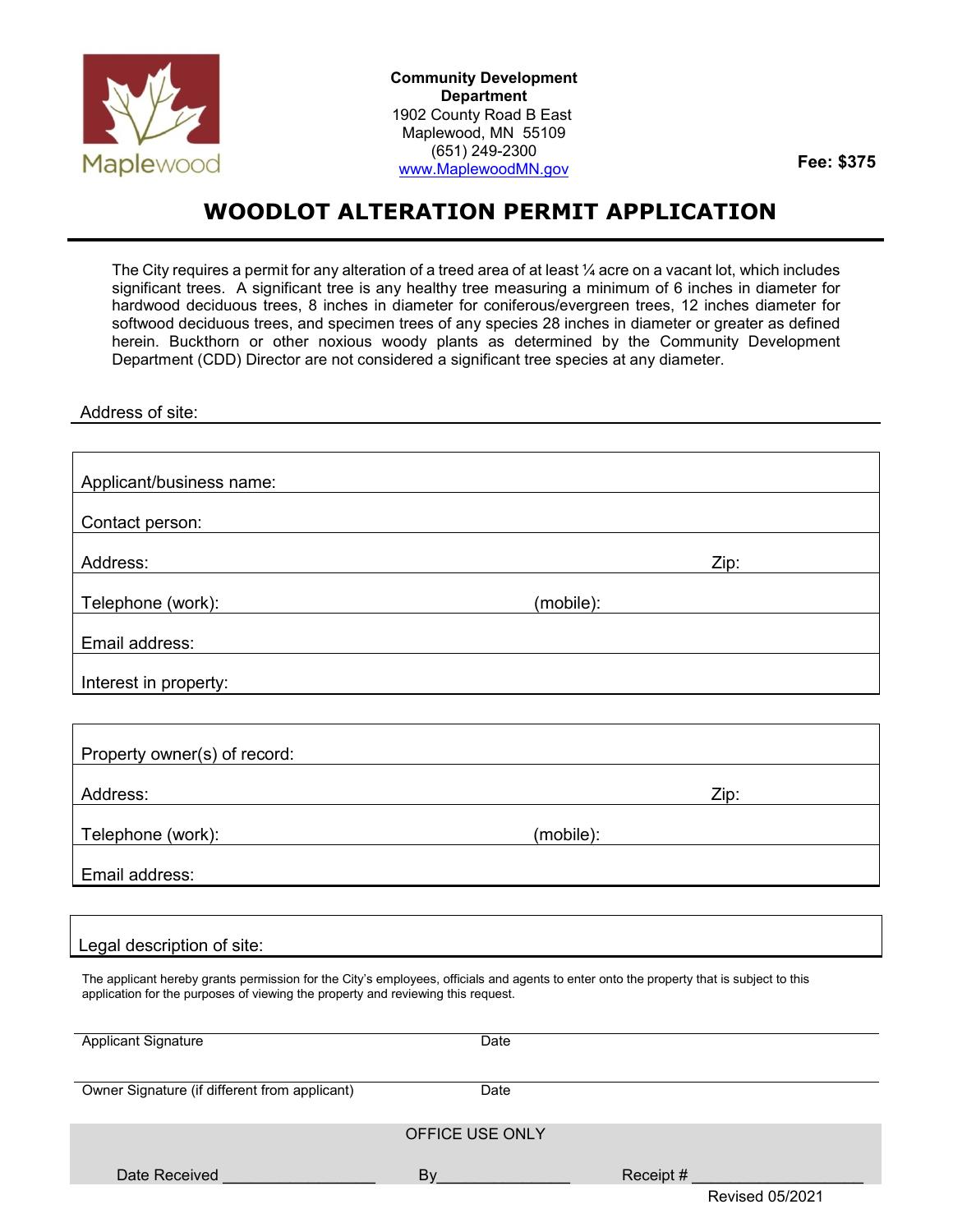## **DEFINITIONS**

- Woodlot means a treed area of at least one-quarter (1/4) acre on a vacant lot, which includes significant and/or specimen tree(s) as defined below.
	- $\circ$  Significant Tree means a healthy tree measuring a minimum of six (6) inches in diameter for hardwood deciduous trees, eight (8) inches in diameter for conifer trees, twelve (12) inches in diameter for softwood deciduous trees and specimen trees. Buckthorn or other noxious woody plants or trees as determined by the Community Development Department (CDD) Director are not considered a significant tree species at any diameter.
	- $\circ$  Specimen Tree is a tree of any species that is twenty-eight (28) inches in diameter or greater, except invasive species. Specimen trees must have a life expectancy of greater than ten (10) years, have a relatively sound and solid trunk with no extensive decay or hollow, and have no major insects, pathological problems, or defects. Specimen trees are valued for their size and their legacy.
	- $\circ$  Hardwood Deciduous Tree means all deciduous tree species except those listed as softwood deciduous trees below.
	- $\circ$  Softwood Deciduous Tree means the following tree species: box elder, cottonwood, elm, poplar/aspen, silver maple, and willow.

## **PROCESS**

- 1. A woodlot alteration permit application shall be submitted to the CDD Director for review prior to removal of any significant or specimen living trees on a woodlot that is not reviewed by another land use, grading, or building permit. The applicant shall submit a tree plan and any other information needed to determine compliance with this ordinance. Specific requirements shall be stated on an application form in the office of the CDD Director. An application fee shall be established yearly by the City Council by resolution. Failure to submit a woodlot alteration permit application and gain subsequent approval prior to removal of significant and specimen trees will result in the total tree replacement for the property as outlined in the tree removal, mitigation, and replacement section to assume that all trees removed were significant and specimen trees.
- 2. Woodlot alteration permit appeal process. If the woodlot alteration permit is denied by the CDD Director, the applicant may appeal the CDD Director's decision. The appeal shall be submitted in writing, along with the reasons for the appeal, and received by the City within fifteen (15) days of the CDD Director's written decision to deny the permit. The Environmental and Natural Resources (ENR) Commission will review the appeal at its next available commission meeting. If the ENR Commission denies the appeal, the applicant may appeal the ENR Commission's decision. The appeal shall be submitted in writing, along with the reasons for the appeal, and received by the City within fifteen (15) days of the Environmental and Natural Resources Commission's decision. The City Council will review the appeal at its next available City Council meeting for final decision on the appeal.

## **FILING REQUIREMENTS**

- 1. A tree plan showing the following:
	- a. A tree inventory overlay on the site plans that shows size, species, general health, and location of all significant and specimen trees located within the property where significant and specimen tree removal is proposed.
	- b. The tree inventory plan shall:

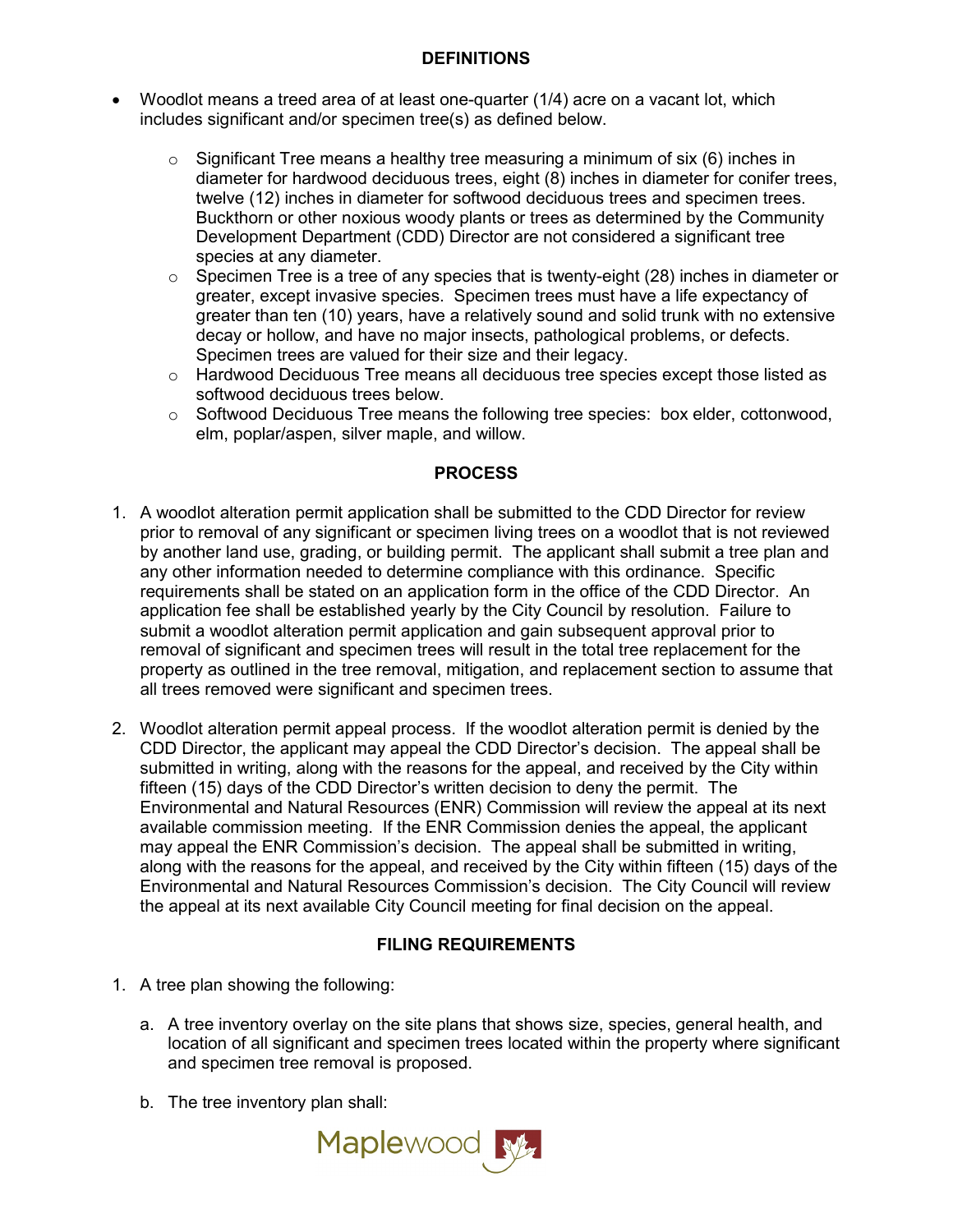- i. Be drawn at the same scale as the other site plan submittals and shall coincide with required engineering documents such as topography maps, wetland information, grading plans, road locations and building locations;
- ii. Include trees growing in clump form. These trees will be considered individual trees and each stem/trunk is measured as individual trees.
- iii. Include the location of groups of standing dead or diseased significant and specimen trees.
- iv. Include the outer boundaries of all contiguous wooded areas, with a general description of trees not meeting the significant and specimen tree size threshold and any indication of the presence of epidemic tree diseases.
- v. Include significant and specimen trees (species and diameter) identified in both graphic and tabular form.
- vi. Include locations of the proposed buildings, structures or impervious surfaces.
- vii. Include delineation of all limits of land disturbance, clearing, grading and trenching.
- c. A list of total diameter inches of all healthy significant and specimen trees inventoried.
- d. The total diameter inches of healthy significant and specimen trees removed.
- e. Location of trees protected and the proposed measures for protection including delineation of tree protection fencing, tree protection signs, location for material storage, parking, debris storage and wash out area for redi-mix trucks.
- f. Protection measures for replacement trees being planted in areas with a high deer population.
- g. The name(s), telephone number(s), and address(es) of the person(s) responsible for tree preservation during the course of the development project.
- h. Size, species, number and location of all replacement trees and woody shrubs proposed to be planted on the property, planted on city property or amounts to be paid into the city's tree fund in accordance with the tree removal, mitigation and replacement section of the tree ordinance.
- i. All tree preservation plans shall be prepared by a forestry or horticultural professional whose qualifications are approved by the CDD Director.
- j. Tree removal and replacement.
	- i. Tree removal calculation: If less than twenty percent (20%) of the total significant or specimen tree diameter inches on the property are removed, the applicant shall replace one (1) tree per significant and specimen tree removed. Tree replacement shall be a minimum of two (2.0) caliper inches in size.
	- ii. If twenty percent (20%) or more total significant and specimen tree diameter inches are removed, the applicant shall mitigate all significant and specimen diameter inches using the tree mitigation/replacement schedule in accordance with the following formulas:

A = Total diameter inches of significant trees lost as a result of the land alteration (includes significant and specimen trees)